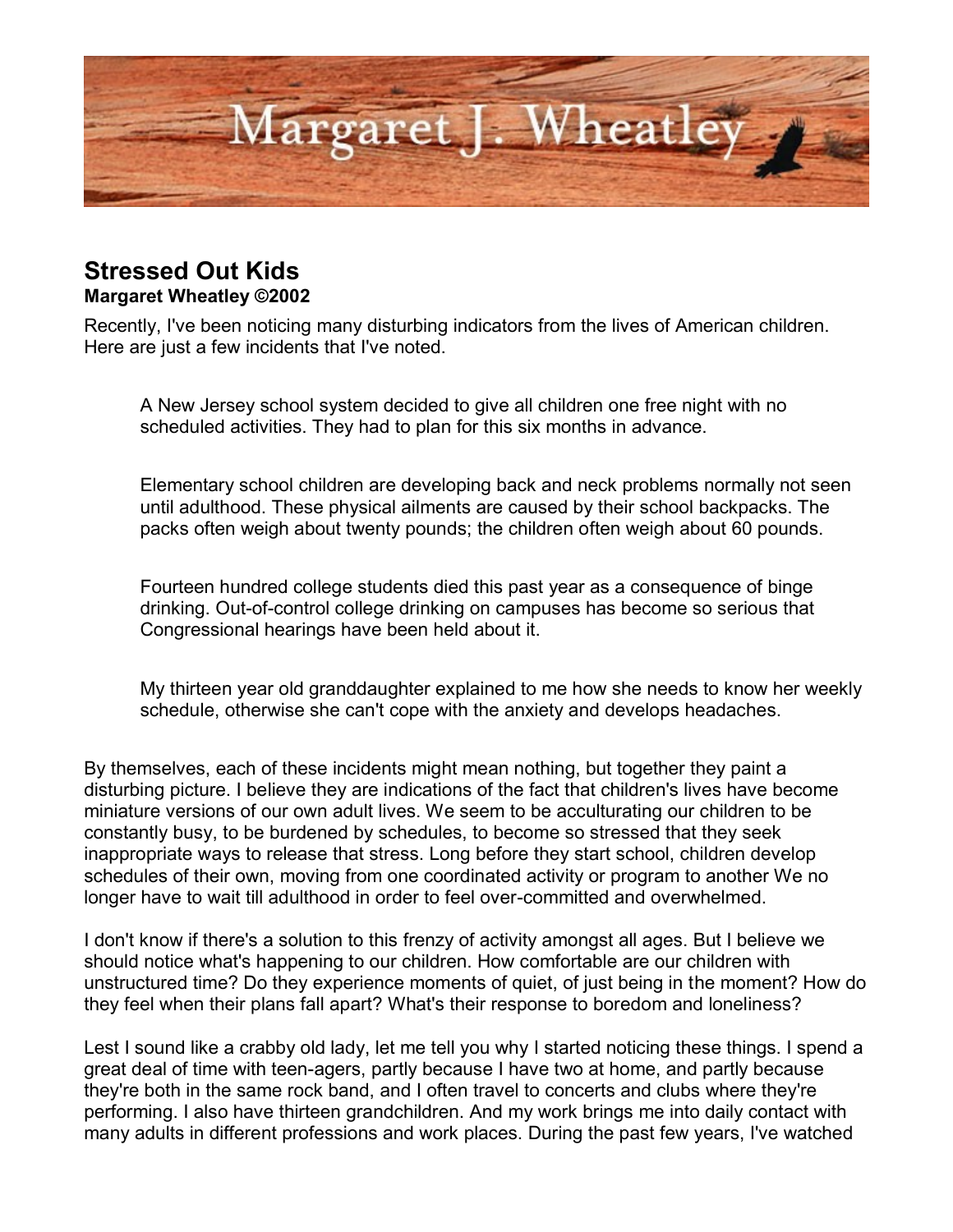the levels of stress, anxiety, conflict and craziness keep rising in all these different age groups.

There are many indicators of rising stress. In America and Europe, sleeping disorders are on the rise, rage and abuse are on the rise. More diseases are appearing that are linked to nervous conditions. One European health survey predicted that within the next twenty years, the leading causes of death would be from diseases of the heart and of the nervous system. And stress and anxiety have invaded the lives of children. Teachers report greater anxiety in students. Some of this is a manifestation of their parents' stress; some of it is caused by the demands placed on kids. Increasingly, greater numbers of children are medicated in order to quiet them down, and to help them stay focused.

From what I observe, American society is speeding up to such a frenzied state that any day now, I expect to witness a human being exploding in front of me. And when this frenzy starts to affect our children, when we seem unconsciously to be creating them in our own image, I get worried. It's been a slow creeping change in our children's lives, another example of the boiled frog who didn't notice the water temperature rising. When did it become normal for kids to have so many commitments in their lives that they require their own schedules and day planners? When did we develop the expectation that kids should do so many activities: school work, organized league sports, school clubs, music, dance or sports lessons, paying jobs, and active social lives? It's no wonder that many high school students report they stay up doing homework until after midnight. Homework is the last obligation at the end of a day of non-stop activities. And parents of young children are encouraged to get them involved in structured programs and lessons even before they begin school. (Let me confess--I had one son in swimming lessons at six months. One daughter-in-law teaches music and rhythm to children one to three years of age.)

Most parents I know are not happy with keeping pace with their kids demanding schedules. Early evenings and week-ends are spent shuttling kids to their soccer or Little League games or school activities. It's no wonder we can't wait for them to be able to drive. But even if we want to slow things down and give our kids some relief, most of them don't want it.

As hassled and fatigued as our kids may be, they've grown dependent on feeling busy. They've learned to schedule their days down to the minute in order to fit in everything. They don't like or know what to do with down time. Several of the students interviewed in New Jersey found that the free evening given to all kids in their community was boring. They felt confined by "free" time.

So changing our kids' lives is very complex. They don't know what they're missing. And peer pressure is real. Therefore, we can't act individually as parents and insist that only our kids participate in fewer activities. If we ask them to withdraw from "normal" activities, they'll only feel strange and different, and alienated from us as parents. The community in New Jersey realized that this was a community issue and made an attempt to address it at that level.

Because this is a community issue, I believe we need to start the conversation with other parents, and with school administrators. If we share our own experiences, we can help each other notice what's going on. Then together we can determine what we might initiate as a community to ease up on our kids. I hope we don't have to wait until our children reach adulthood for them to discover, as we may have done, that a healthy life requires peaceful